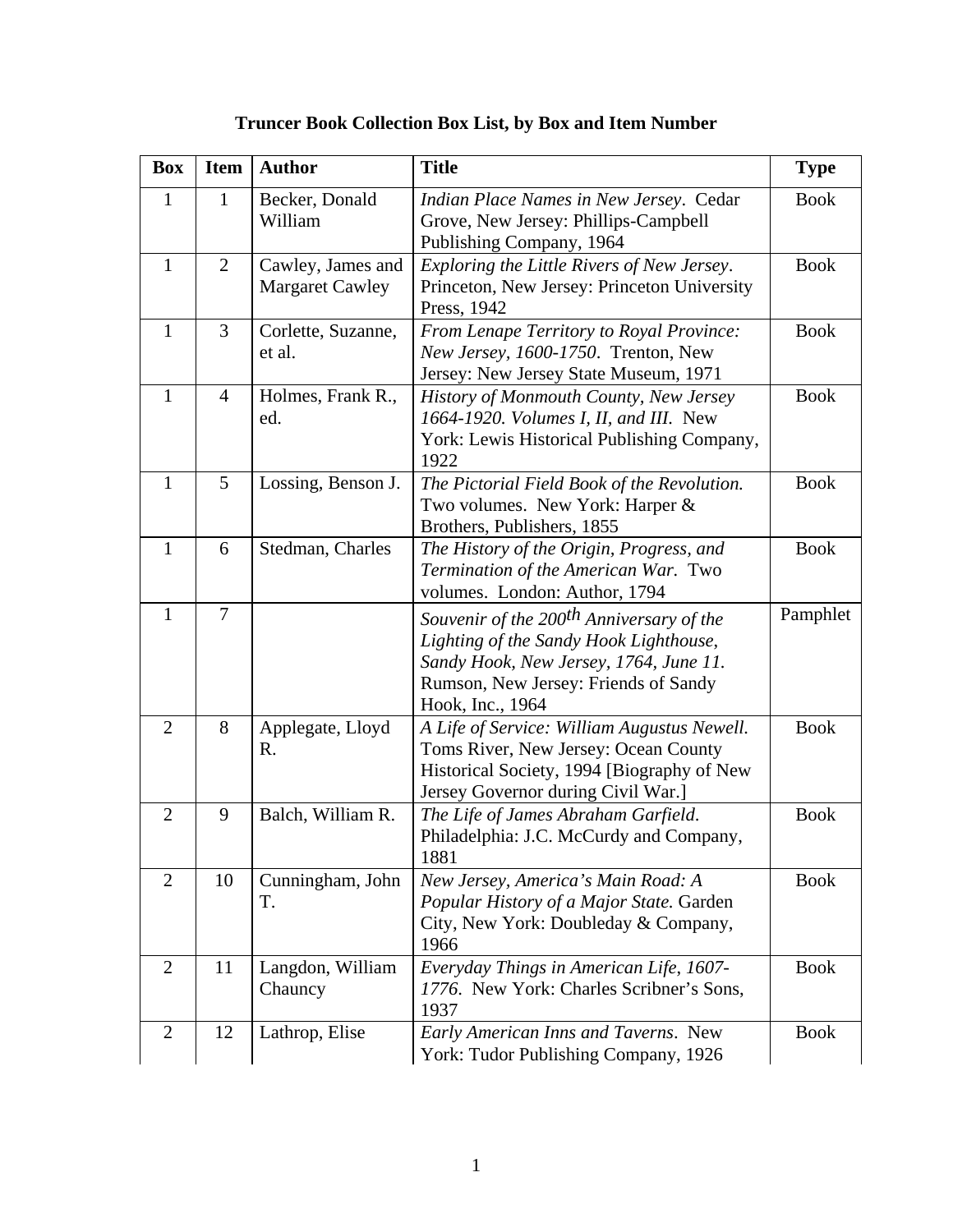| $\overline{2}$ | 13  | Lossing, Benson J.            | Harpers' Popular Cyclopedia of United                                                      | <b>Book</b> |
|----------------|-----|-------------------------------|--------------------------------------------------------------------------------------------|-------------|
|                |     |                               | States History. New York: Harper &                                                         |             |
|                |     |                               | Brothers, 1893. (Enlarged edition, two                                                     |             |
|                |     |                               | volume set)                                                                                |             |
| $\overline{2}$ | 14  | Robertson, Keith              | States of the Nation: New Jersey. New York:                                                | <b>Book</b> |
|                |     |                               | Coward-McCann Inc., 1968                                                                   |             |
| $\overline{2}$ | 15  |                               | A Triangle of Land. A History of the Site and                                              | <b>Book</b> |
|                |     |                               | Founding of Brookdale Community College.                                                   |             |
|                |     |                               | Lincroft, New Jersey: Brookdale Community                                                  |             |
| $\overline{2}$ | 16  |                               | College, 1978                                                                              | <b>Book</b> |
|                |     | Weiss, Harry B.<br>and Howard | They Took to the Waters: The Forgotten<br>Mineral Spring Resorts of New Jersey and         |             |
|                |     | Kremble                       | Nearby Pennsylvania. Trenton, New Jersey:                                                  |             |
|                |     |                               | The Past Times Press, 1962                                                                 |             |
| $\overline{2}$ | 17  | Griscom, Lloyd E.             | The Historic County of Burlington. Mount                                                   | Pamphlet    |
|                |     |                               | Holly, New Jersey: Burlington County                                                       |             |
|                |     |                               | Cultural Heritage Commission, 1973                                                         |             |
| $\overline{2}$ | 17a | Williams, Henry               | Window Gardening: Devoted Specifically to                                                  | <b>Book</b> |
|                |     | T., Editor                    | the Culture of Flowers and Ornamental                                                      |             |
|                |     |                               | Plans for Indoor Use and Parlor Decoration.                                                |             |
|                |     |                               | New York: Author, 1872                                                                     |             |
| 3              | 18  | Bill, Alfred Hoyt             | The Campaign of Princeton, 1776-1777.                                                      | <b>Book</b> |
|                |     |                               | Princeton, New Jersey: Princeton University                                                |             |
|                |     |                               | Press, 1948                                                                                |             |
| 3              | 19  | Bill, Alfred Hoyt             | A House Called Morven: Its Role in                                                         | <b>Book</b> |
|                |     |                               | American History, 1701-1954. Princeton,                                                    |             |
|                |     |                               | New Jersey: Princeton University Press,                                                    |             |
|                |     |                               | 1954                                                                                       |             |
| $\overline{3}$ | 20  | Brinckmann, John              | Pemberton and Hightstown: A Chronicle of                                                   | <b>Book</b> |
|                |     |                               | Railroading through the Farm Belt of New                                                   |             |
|                |     |                               | Jersey. Edison, New Jersey: John                                                           |             |
|                |     |                               | Brinckmann, 1987                                                                           |             |
| 3              | 21  | Cawley, Margaret              | Along the Old York Road. New Brunswick,                                                    | <b>Book</b> |
|                |     | and James Cawley              | New Jersey: Rutgers University Press, 1965.<br>[The route of the Swift-Sure Stage Lines of |             |
|                |     |                               | Colonial days and one of Washington's                                                      |             |
|                |     |                               | lifelines in the Revolution.                                                               |             |
| 3              | 22  | Derry, Ellis L.               | Old and Historic Churches of New Jersey.                                                   | <b>Book</b> |
|                |     |                               | Union City, New Jersey: William H. Wise                                                    |             |
|                |     |                               | and Company, 1979                                                                          |             |
| 3              | 23  | Donaldson,                    | The House in Which Thomas Jefferson Wrote                                                  | <b>Book</b> |
|                |     | Thomas                        | the Declaration of Independence.                                                           |             |
|                |     |                               | Philadelphia: Avil Printing Company, 1898                                                  |             |
| 3              | 24  | Eaton, Harriet P.             | Jersey City and its Historic Sites. Jersey                                                 | <b>Book</b> |
|                |     |                               | City: The Woman's Club of Jersey City,                                                     |             |
|                |     |                               | 1899                                                                                       |             |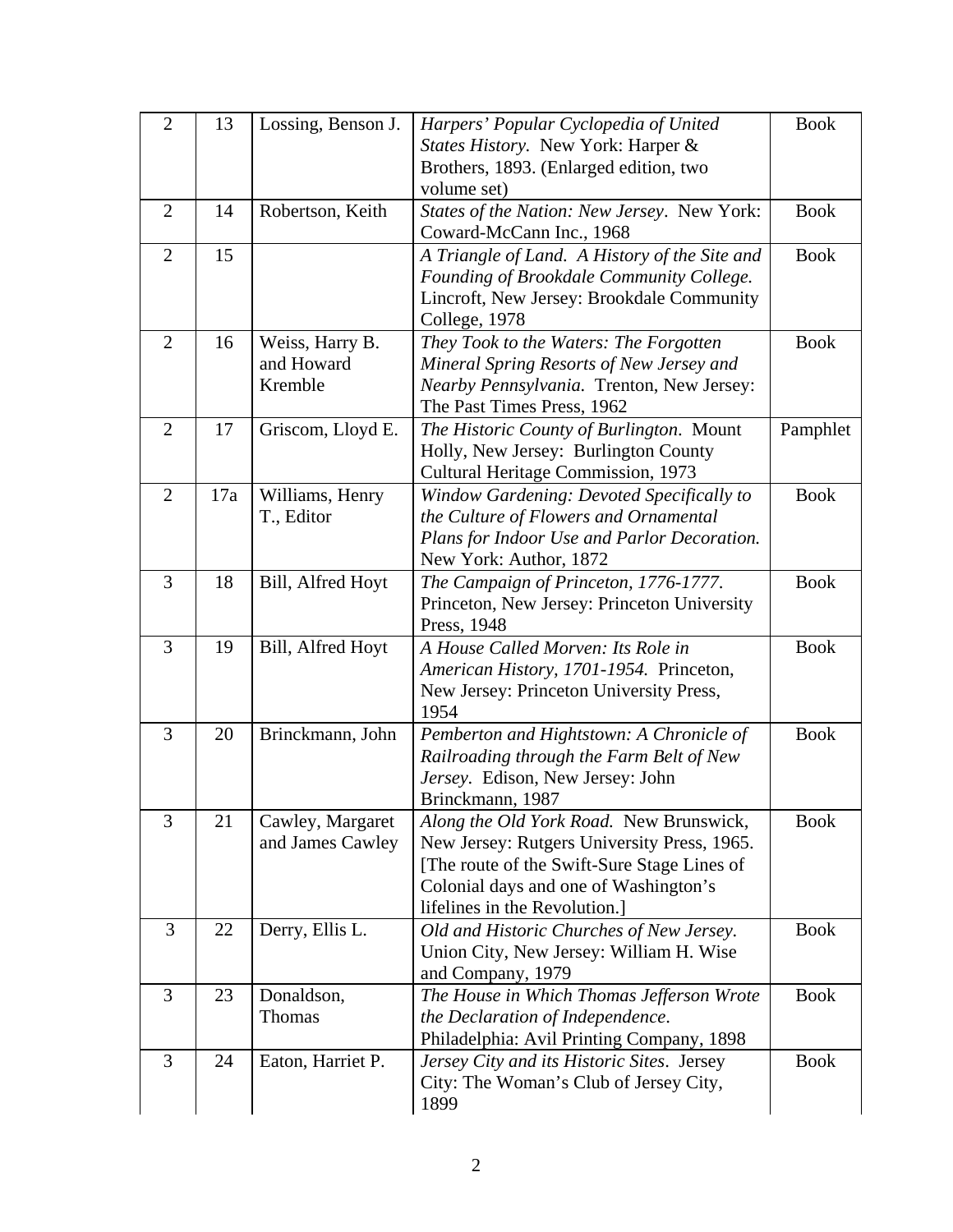| 3              | 25 | Edge, Walter        | A Jerseyman's Journal: Fifty Years of             | <b>Book</b> |
|----------------|----|---------------------|---------------------------------------------------|-------------|
|                |    | Evans               | American Business and Politics. Princeton,        |             |
|                |    |                     | New Jersey: Princeton University Press,           |             |
|                |    |                     | 1948 [Autobiography of New Jersey                 |             |
|                |    |                     | governor.]                                        |             |
| 3              | 26 | Boyd, Julian P.     | <b>Fundamental Laws and Constitutions of</b>      | <b>Book</b> |
|                |    |                     | New Jersey, 1664-1964. Princeton, New             |             |
|                |    |                     | Jersey: D. Van Nostrand Company, Inc.,            |             |
|                |    |                     | 1964                                              |             |
| 3              | 27 | Gilman, C.          | Monmouth: Road to Glory. Trenton, New             | <b>Book</b> |
|                |    | Malcolm B., Col.    | Jersey: Trenton Printing Company, 1964 [Re        |             |
|                |    |                     | <b>Battle of Monmouth]</b>                        |             |
| 3              | 28 | Chapman, Francis,   | New Jersey's Historic Houses: A Guide to          | <b>Book</b> |
|                |    | et al.              | Homes Open to the Public. South                   |             |
|                |    |                     | Brunswick, New Jersey, and New York: A.S.         |             |
|                |    |                     | Barnes and Company, 1971                          |             |
| 3              | 29 | Groff, Sibyl        | Historic Roadsides in New Jersey.                 | <b>Book</b> |
|                |    |                     | Plainfield, New Jersey: The Society of            |             |
|                |    |                     | Colonial Wars in the State of New Jersey,<br>1928 |             |
| 3              | 30 | Jeanmaire, E.       | Illustrated Guide to Geneva. Geneva,              | <b>Book</b> |
|                |    | [illustrator]       | Switzerland: Association of Commerce and          |             |
|                |    |                     | Industry, n.d.                                    |             |
| 3              | 31 | McMahon,            | Historic South Jersey Towns. Atlantic City,       | <b>Book</b> |
|                |    | William             | New Jersey: Press Publishing Company,             |             |
|                |    |                     | 1964                                              |             |
| 3              | 32 | Musgrove, Eugene    | Poems of New Jersey: An Anthology. New            | <b>Book</b> |
|                |    | R., ed.             | York: The Gregg Publishing Company, 1923          |             |
| 3              | 33 | Notham, Henry C.    | A Manual of Civil Government for Common           | <b>Book</b> |
|                |    |                     | Schools Intended for Public Instruction in the    |             |
|                |    |                     | State of New York. Syracuse, New York:            |             |
|                |    |                     | C.W. Bardeen, 1893                                |             |
| 3              | 34 | Pepper, Adeline     | Tours of Historic New Jersey. Princeton,          | <b>Book</b> |
|                |    |                     | New Jersey: The New Jersey Tercentenary           |             |
|                |    |                     | Commission, 1965                                  |             |
| 3              | 35 | Pyne, Henry R.      | The History of the First New Jersey Cavalry.      | <b>Book</b> |
|                |    |                     | (Sixteenth Regiment New Jersey Volunteers).       |             |
|                |    |                     | Trenton, New Jersey: J.A. Beecher, 1871           |             |
| 3              | 36 | Thwaites, Reuben    | The Colonies, 1492-1750. New York:                | <b>Book</b> |
|                |    | Gold                | Longmans, Green and Company, 1927                 |             |
| 3              | 37 | Weiss, Harry B.     | The Old Copper Mines of New Jersey.               | <b>Book</b> |
|                |    | and Grace M.        | Trenton, New Jersey: The Past Times Press,        |             |
|                |    | Weiss               | 1963                                              |             |
| $\overline{4}$ | 38 | Morse, Silas R., et | Annual Report of the New Jersey State             | <b>Book</b> |
|                |    | al.                 | Museum 1904. Paterson, New Jersey: News           |             |
|                |    |                     | Printing Company, 1905.                           |             |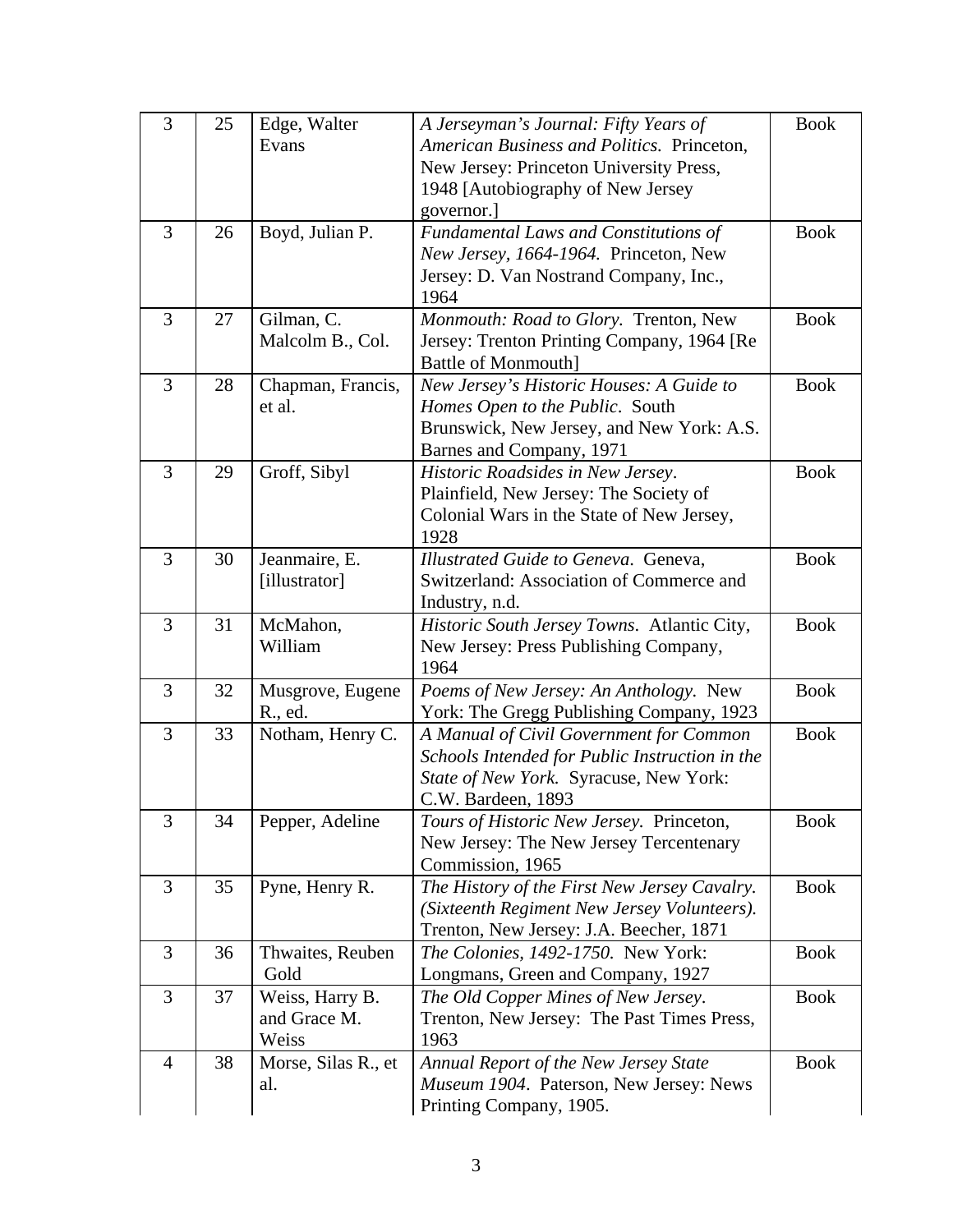| $\overline{4}$ | 39 | Morse, Silas R., et<br>al.   | Annual Report of the New Jersey State<br>Museum 1914. Trenton, New Jersey: State                                                                                                                                                                                                                                                                           | <b>Book</b> |
|----------------|----|------------------------------|------------------------------------------------------------------------------------------------------------------------------------------------------------------------------------------------------------------------------------------------------------------------------------------------------------------------------------------------------------|-------------|
|                |    |                              | Gazette Publishing Company, Printers, 1915.                                                                                                                                                                                                                                                                                                                |             |
| $\overline{4}$ | 40 | Smock, John C.               | Annual Report of the State Geologist, Report<br>on Forests, 1899. Trenton, New Jersey:<br>MacCrellish & Quigley, 1900                                                                                                                                                                                                                                      | <b>Book</b> |
| $\overline{4}$ | 41 | Borden, Elma R.              | From Locust Grove, 1695 to Groveville,<br>1980. Lambertville, New Jersey: Gardner<br>Printing Company, 1984                                                                                                                                                                                                                                                | <b>Book</b> |
| $\overline{4}$ | 42 | Clay, Jehu Curtis,<br>Rev.   | Annals of the Swedes on the Delaware, 4 <sup>th</sup><br>ed. Chicago: John Ericsson Memorial<br>Committee, 1938                                                                                                                                                                                                                                            | <b>Book</b> |
| $\overline{4}$ | 43 | Davenport, Bishop            | A New Gazetteer or Geographical Dictionary<br>of North America and West Indies.<br>Baltimore: George McDowell & Son, 1832                                                                                                                                                                                                                                  | <b>Book</b> |
| $\overline{4}$ | 44 | Elmer, Lucius Q.C.           | The Constitution and Government of the<br>Province and State of New Jersey with<br>Biographical Sketches of the Governors from<br>1776 to 1845 and Reminiscences of the<br>Bench and Bar During More Than Half a<br>Century. Collections of the New Jersey<br>Historical Society. Volume VII. Newark,<br>New Jersey: Martin R. Dennis and Company,<br>1872 | <b>Book</b> |
| $\overline{4}$ | 45 | Hulme, F. Edward             | Wild Fruits of the Country-side. London:<br>Hutchinson and Company, Paternoster Row,<br>1907                                                                                                                                                                                                                                                               | <b>Book</b> |
| $\overline{4}$ | 46 | Kocher, Charles F.           | New Jersey Decedents' Estates. New York:<br>Erle W. Whitfield, 1912                                                                                                                                                                                                                                                                                        | <b>Book</b> |
| $\overline{4}$ | 47 | Lee, James                   | The Morris Canal: A Photographic History.<br>York, Pennsylvania: Canal Press<br>Incorporated, 1973                                                                                                                                                                                                                                                         | <b>Book</b> |
| 4              | 48 | Mellick, Andrew<br>D., Jr.   | Lesser Crossroads: Edited by Hubert G.<br>Schmidt from the Story of an Old Farm.<br>New Brunswick, New Jersey: Rutgers<br>University Press, 1948 [Re Mellick family<br>that emigrated from Prussia to Somerset<br>County, New Jersey, in the 18 <sup>th</sup> century.]                                                                                    | <b>Book</b> |
| $\overline{4}$ | 49 | Smith, J. Spencer,<br>et al. | New Jersey's Relation to the Port of New<br>York: Fourth Preliminary Report of the New<br>Jersey Harbor Commission. Newark, New<br>Jersey: The Essex Press, 1914                                                                                                                                                                                           | <b>Book</b> |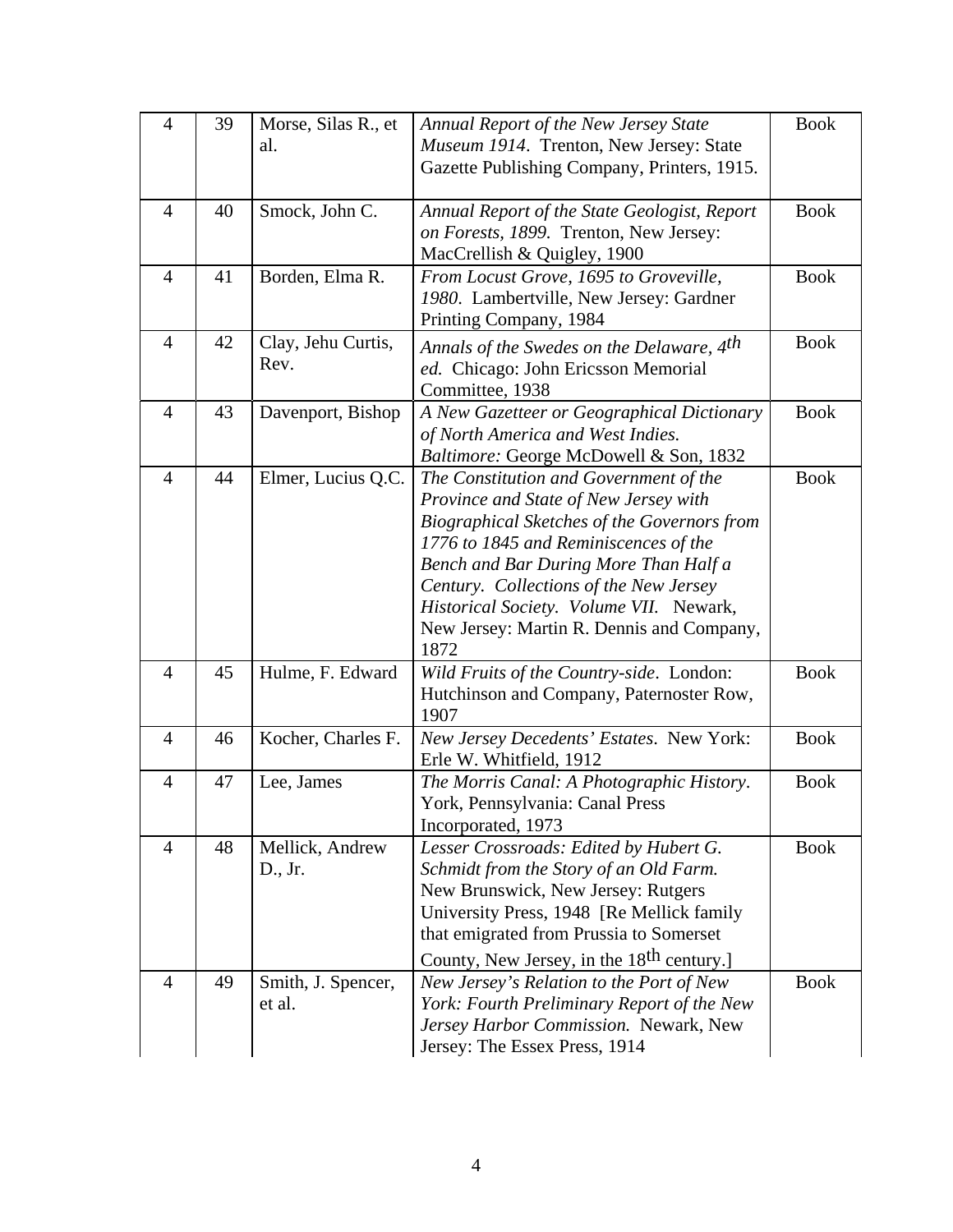| $\overline{4}$ | 50 | Niles, Hezekiah          | Principles and Acts of The Revolution in<br>America. New York: A.S. Barnes &<br>Company Publishers, 1822, 1876 | <b>Book</b> |
|----------------|----|--------------------------|----------------------------------------------------------------------------------------------------------------|-------------|
|                |    |                          |                                                                                                                |             |
| $\overline{4}$ | 51 | Taylor, Frank H.         | The Port and City of Philadelphia.                                                                             | <b>Book</b> |
|                |    | and Wilfred H.           | Philadelphia: Local Organizing Commission                                                                      |             |
|                |    | Schoff                   | of the Congress of Navigation, 1912                                                                            |             |
| $\overline{4}$ | 52 | <b>State Commission</b>  | Report of the State Commission for Erection                                                                    | <b>Book</b> |
|                |    | for Erection of          | of Monument to Ninth New Jersey Volunteers                                                                     |             |
|                |    | Monument to              | at New Berne, North Carolina. N.p.: Author,                                                                    |             |
|                |    | Ninth New Jersey         | 1905                                                                                                           |             |
|                |    | <b>Volunteers at New</b> |                                                                                                                |             |
|                |    | Berne, North             |                                                                                                                |             |
|                |    |                          |                                                                                                                |             |
|                |    | Carolina                 |                                                                                                                |             |
| $\overline{4}$ | 53 |                          | Stories of New Jersey [WPA Bulletins].                                                                         | <b>Book</b> |
|                |    |                          | Newark, New Jersey: Federal Writers'                                                                           |             |
|                |    |                          | Project of the Works Progress                                                                                  |             |
|                |    |                          | Administration, 1938-1942                                                                                      |             |
| $\overline{4}$ | 54 | Symmes, Frank R.,        | History of the Old Tennent Church.                                                                             | <b>Book</b> |
|                |    | Rev.                     | Cranbury, New Jersey: George W.                                                                                |             |
|                |    |                          | Burroughs, 1904                                                                                                |             |
| $\overline{4}$ | 55 | Tennent, Gilbert         | Sermons on Important Subjects: Adapted to                                                                      | <b>Book</b> |
|                |    |                          | the Perilous State of the British Nation,                                                                      |             |
|                |    |                          | Lately Preached in Philadelphia.                                                                               |             |
|                |    |                          | Philadelphia: James Chattin, 1758                                                                              |             |
| $\overline{4}$ | 56 | Willich, A.F.M.,         | The Domestic Encyclopedia; or, A                                                                               | <b>Book</b> |
|                |    | M.C. and James           | Dictionary of Facts, and Useful Knowledge.                                                                     |             |
|                |    | Mease, M.D.              | Volume III [of 5, entries Fir to Lux].                                                                         |             |
|                |    |                          | Philadelphia: William Young Birch and                                                                          |             |
|                |    |                          | Abraham Small, 1804                                                                                            |             |
| $\overline{4}$ | 57 |                          |                                                                                                                |             |
|                |    |                          | Plastic Binder: Miscellaneous Newspaper                                                                        |             |
|                |    |                          | Clippings                                                                                                      |             |
| 5              | 58 | Cook, George H.          | Final Report of the State Geologist. Volume                                                                    | <b>Book</b> |
|                |    |                          | 2. Mineralogy, Botany, Zoology. Trenton,                                                                       |             |
|                |    |                          | New Jersey: John L. Murphy, 1890                                                                               |             |
| 5              | 59 | Heston, Alfred M.        | Absegami: Annals of Eyren Haven and                                                                            | <b>Book</b> |
|                |    |                          | Atlantic City. 1609-1904. Volume II.                                                                           |             |
|                |    |                          | Atlantic City, New Jersey: Author, 1904                                                                        |             |
| 5              | 60 | Lee, Francis             | New Jersey as a Colony and as a State,                                                                         | <b>Book</b> |
|                |    | <b>Bazley</b>            | <i>Volumes I-IV.</i> New York: The Publishing                                                                  |             |
|                |    |                          | Society of New Jersey, 1903                                                                                    |             |
| 5              | 61 | Boudinot, J.J.           | The Life, Public Services, Addresses, and                                                                      | <b>Book</b> |
|                |    |                          | Letters of Elias Boudinot, LL.D. Two                                                                           |             |
|                |    |                          | volumes. New York & Boston: Houghton                                                                           |             |
|                |    |                          |                                                                                                                |             |
|                |    |                          | Mifflin, 1896                                                                                                  |             |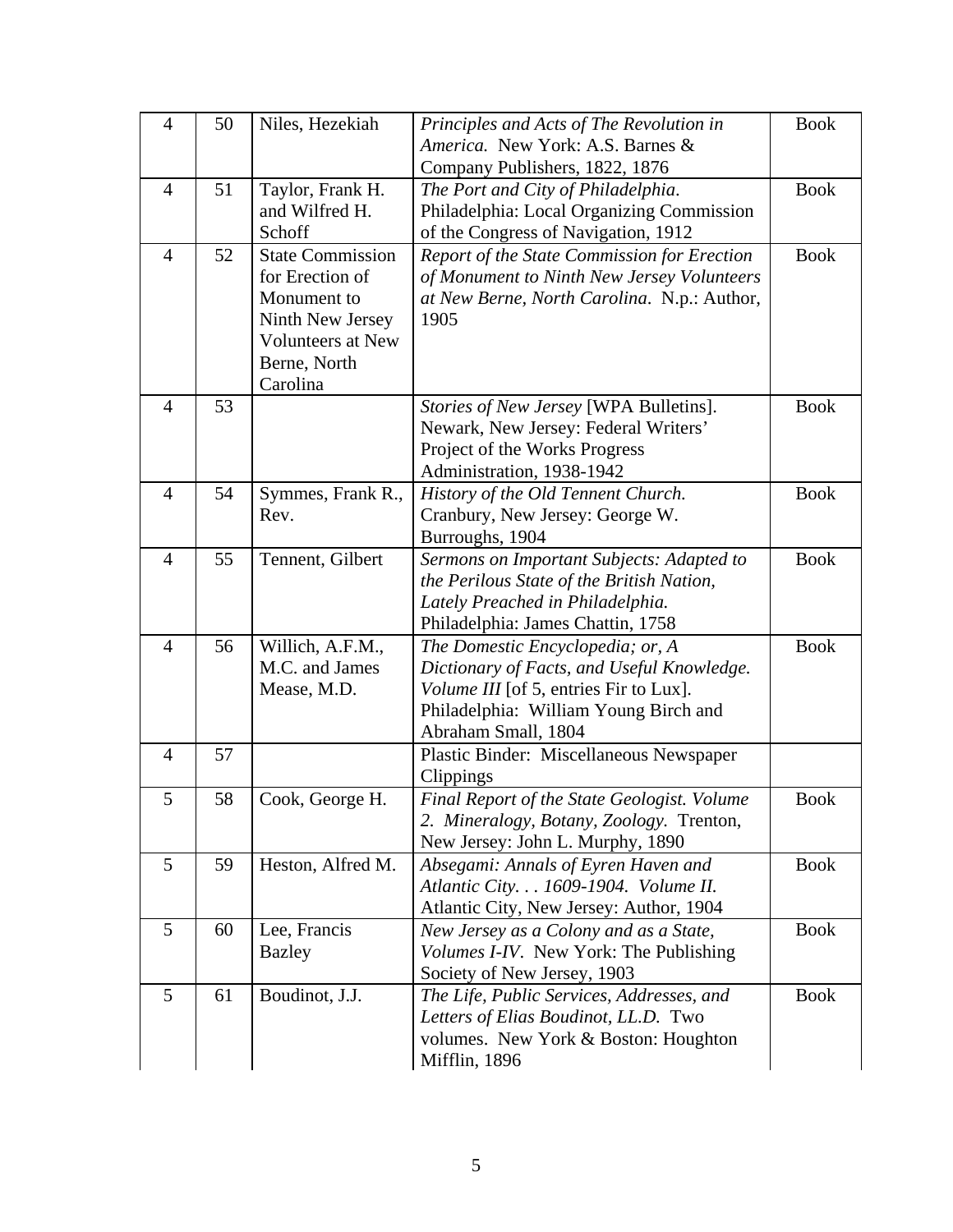| 5 | 62 | Mellick, Andrew     | The Story of an Old Farm or Life in New                                  | <b>Book</b> |
|---|----|---------------------|--------------------------------------------------------------------------|-------------|
|   |    | D., Jr.             | Jersey in the Eighteenth Century.                                        |             |
|   |    |                     | Somerville, New Jersey: Unionist Gazette,                                |             |
|   |    |                     | 1889                                                                     |             |
| 5 | 63 | Salter, Edwin       | Old Times in Old Monmouth. Freehold, New                                 | <b>Book</b> |
|   |    |                     | Jersey: James S. Yard, 1887.                                             |             |
| 5 | 64 | Shourds, Thomas     | History and Genealogy of Fenwick's Colony.                               | <b>Book</b> |
|   |    |                     | Bridgeton, New Jersey: George F. Nixon,                                  |             |
|   |    |                     | [Quaker John Fenwick and the first]<br>1876                              |             |
|   |    |                     | permanent English settlement in New                                      |             |
|   |    |                     | Jersey.]                                                                 |             |
| 5 | 65 | Fay & Davison,      | Sketches of the War, Between the United                                  | <b>Book</b> |
|   |    | Messrs.             | States and the British Isles. Volumes I and                              |             |
|   |    |                     | II. Rutland, Vermont: Fay and Davison,                                   |             |
|   |    |                     | 1815                                                                     |             |
| 5 | 66 | New Jersey State    | Statutes of the State of New Jersey. Trenton,                            | <b>Book</b> |
|   |    | Legislature         | New Jersey: Phillips & Boswell, 1847                                     |             |
| 5 | 67 | Cobb, Genevieve     | Rockingham - Washington's Headquarters at                                | Pamphlet    |
|   |    | C.                  | Rocky Hill, New Jersey. Princeton, New                                   |             |
|   |    |                     | Jersey: Princeton Chapter Daughters of the                               |             |
|   |    |                     | American Revolution, 1958                                                |             |
| 5 | 68 |                     | Plastic Binder: Miscellaneous newspaper                                  |             |
|   |    |                     | clippings                                                                |             |
| 6 | 69 | Morse, Silas R., et | Annual Report of the New Jersey State                                    | <b>Book</b> |
|   |    | al.                 | Museum 1903, with a List of the Birds of                                 |             |
|   |    |                     | New Jersey. Camden, New Jersey:<br>Sinnickson Chew & Sons Company, 1904. |             |
| 6 | 70 | Morse, Silas R., et | Annual Report of the New Jersey State                                    | <b>Book</b> |
|   |    | al.                 | Museum 1905, with Fresh and Salt Water                                   |             |
|   |    |                     | Fish Found in Waters of New Jersey.                                      |             |
|   |    |                     | Trenton, New Jersey: MacCrellish &                                       |             |
|   |    |                     | Quigley, 1906                                                            |             |
| 6 | 71 | Morse, Silas R., et | Annual Report of the New Jersey State                                    | <b>Book</b> |
|   |    | al.                 | Museum 1906, with Amphibians and Reptiles                                |             |
|   |    |                     | of New Jersey, [with] Supplement, Fishes of                              |             |
|   |    |                     | New Jersey. Trenton, New Jersey:                                         |             |
|   |    |                     | MacCrellish & Quigley, 1907                                              |             |
| 6 | 72 | Morse, Silas R., et | <b>Annual Report of New Jersey State Museum</b>                          | <b>Book</b> |
|   |    | al.                 | 1907, with Mammals of New Jersey.                                        |             |
|   |    |                     | Trenton, New Jersey: MacCrellish &                                       |             |
|   |    |                     | Quigley, 1908. (2 copies)                                                |             |
| 6 | 73 | Morse, Silas R., et | Annual Report of the New Jersey State                                    | <b>Book</b> |
|   |    | al.                 | Museum 1908, with Birds of New Jersey,                                   |             |
|   |    |                     | Their Nests and Eggs. Trenton, New Jersey:                               |             |
|   |    |                     | MacCrellish & Quigley, 1909                                              |             |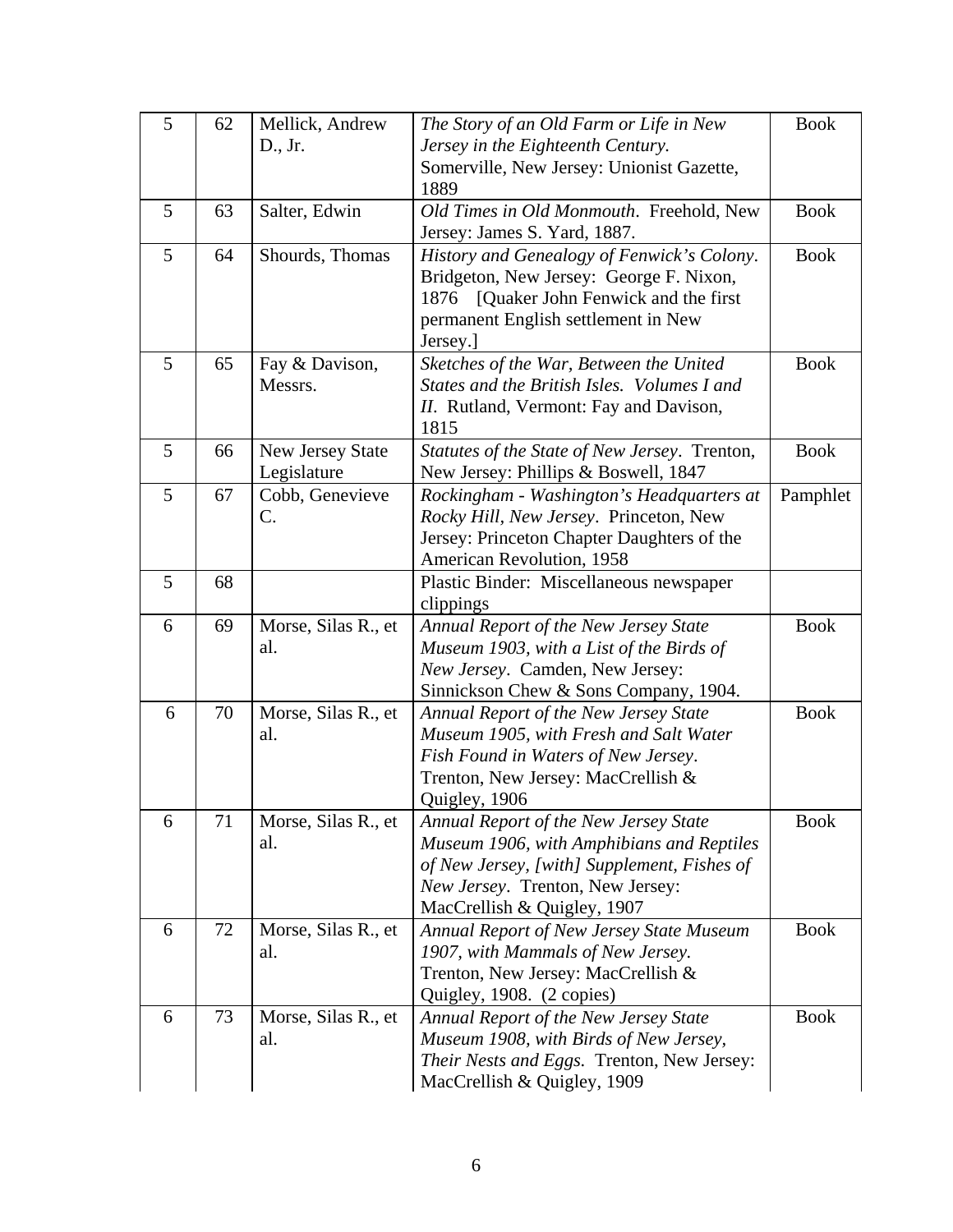| 6              | 74 | Morse, Silas R., et | <b>Annual Report of the New Jersey State</b>  | <b>Book</b> |
|----------------|----|---------------------|-----------------------------------------------|-------------|
|                |    | al.                 | Museum 1909, with Insects of New Jersey.      |             |
|                |    |                     | Trenton, New Jersey: MacCrellish &            |             |
|                |    |                     | Quigley, 1910                                 |             |
| 6              | 75 | Morse, Silas R., et | Annual Report of the New Jersey State         | <b>Book</b> |
|                |    | al.                 | Museum 1910, with Plants of Southern New      |             |
|                |    |                     | Jersey. Trenton, New Jersey: MacCrellish &    |             |
|                |    |                     | Quigley, 1911 [Includes flora of Pine         |             |
|                |    |                     | Barrens.                                      |             |
| 6              | 76 | Morse, Silas R., et | Annual Report of the New Jersey State         | <b>Book</b> |
|                |    | al.                 | Museum 1911, with Crustacea of New            |             |
|                |    |                     | Jersey. Trenton, New Jersey: MacCrellish &    |             |
|                |    |                     | Quigley, 1912.                                |             |
| 6              | 77 | Bayley, William S.  | Iron Mines and Mining in New Jersey,          | <b>Book</b> |
|                |    |                     | Volume VII. Trenton, New Jersey:              |             |
|                |    |                     | Macrellish & Quigley, 1910                    |             |
| 6              | 78 | Ridpath, John       | A Popular History of the United States of     | <b>Book</b> |
|                |    | Clark               | America from the Aboriginal Times to the      |             |
|                |    |                     | Present Day. Philadelphia: Jones Brothers &   |             |
|                |    |                     | Company, 1876                                 |             |
| 6              | 79 | Rollin, Charles     | The Ancient History of the Egyptians,         | <b>Book</b> |
|                |    |                     | Carthaginians, Assyrians, Babylonians,        |             |
|                |    |                     | Medes and Persians, Grecians, and             |             |
|                |    |                     | Macedonians. New York: Harper &               |             |
|                |    |                     | Brothers, 1843 (two volume set).              |             |
| 6              | 80 | Yard, Robert        | The National Parks Portfolio. Washington:     | <b>Book</b> |
|                |    | Sterling            | United States Government Printing Office,     |             |
|                |    |                     | 1928                                          |             |
| $\overline{7}$ | 81 |                     | Acts of Congress [Laws of United States].     | <b>Book</b> |
|                |    |                     | Philadelphia: Richard Folwell, 1797. (Title   |             |
|                |    |                     | page missing)                                 |             |
| 7              | 82 | Adams, John, Rev.   | A View of Universal History, from the         | <b>Book</b> |
|                |    |                     | creation to the present time. Including an    |             |
|                |    |                     | account of the revolutions in France, Poland, |             |
|                |    |                     | Sweden, Geneva &c. &c. Together with an       |             |
|                |    |                     | accurate and impartial narrative of late      |             |
|                |    |                     | Military operations; and other important      |             |
|                |    |                     | events. Volume 1 of 3. London, 1795. $(1/2)$  |             |
|                |    |                     | title page missing, lacks covers)             |             |
| 7              | 83 | Ricord, Frederick   | Journal of the Governor & Council, Volume     | <b>Book</b> |
|                |    | W. and William      | I, 1682-1714. Documents Relating to the       |             |
|                |    | Nelson, eds.        | Colonial History of the State of New Jersey,  |             |
|                |    |                     | Volume XIII. New Jersey Archives, First       |             |
|                |    |                     | Series. Trenton, New Jersey: John L. Murphy   |             |
|                |    |                     | Publishing Company, Printers, 1890            |             |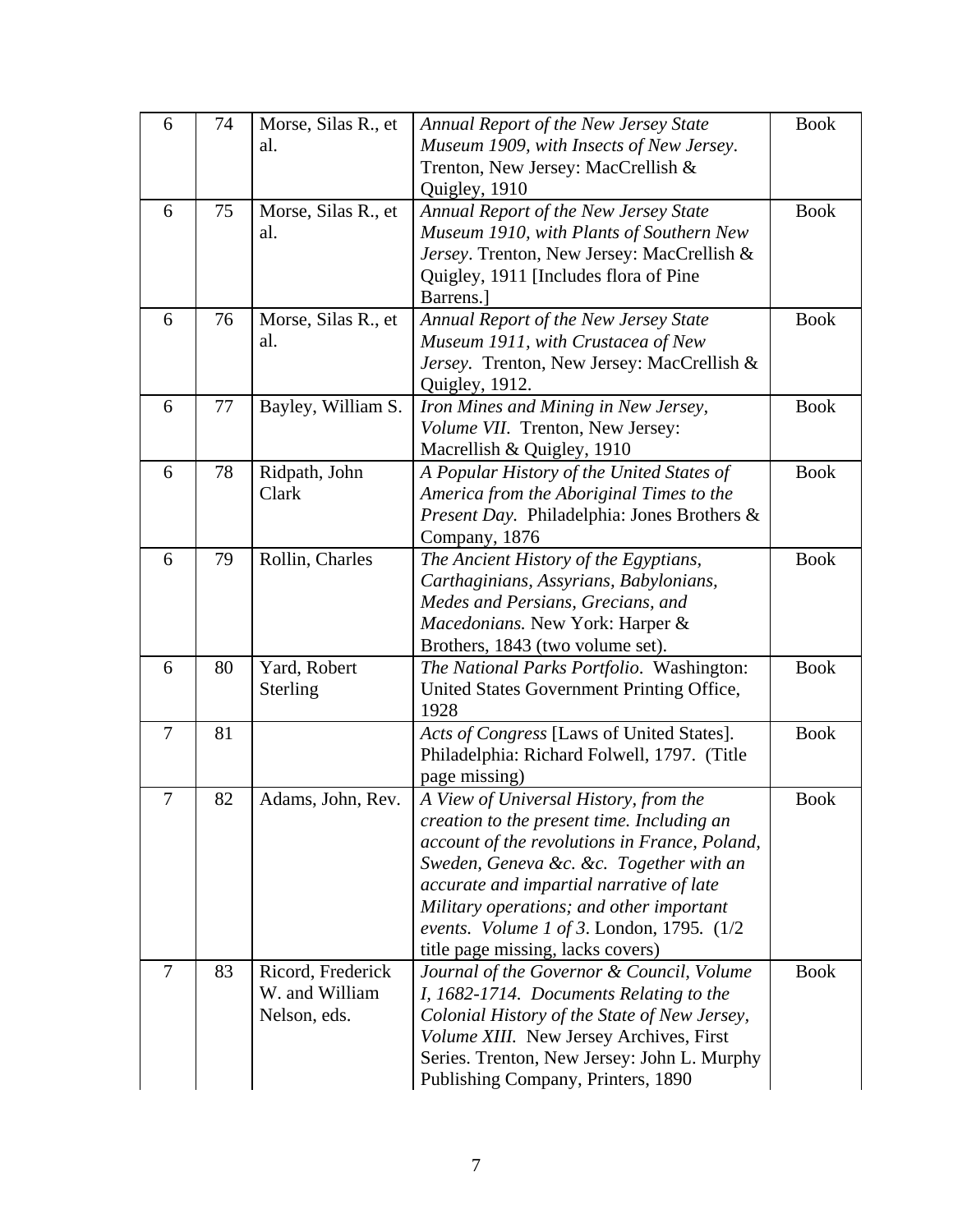| $\overline{7}$ | 84 | Ricord, Frederick<br>W. and William<br>Nelson, eds. | Journal of the Governor & Council, Volume<br>II, 1715-1738. Documents Relating to the<br>Colonial History of the State of New Jersey,<br>Volume XIV. New Jersey Archives, First<br>Series. Trenton, New Jersey: John L.<br>Murphy Publishing Company, 1890     | <b>Book</b> |
|----------------|----|-----------------------------------------------------|----------------------------------------------------------------------------------------------------------------------------------------------------------------------------------------------------------------------------------------------------------------|-------------|
| $\overline{7}$ | 85 | Ricord, Frederick<br>W. and William<br>Nelson, eds. | Journal of the Governor and Council,<br>Volume III, 1738-1748. Documents Relating<br>to the Colonial History of the State of New<br>Jersey, Volume XV. New Jersey Archives,<br>First Series. Trenton, New Jersey: John L.<br>Murphy Publishing Company, 1891   | <b>Book</b> |
| 7              | 86 | Ricord, Frederick<br>W., ed.                        | Journal of the Governor & Council, Volume<br>IV. Documents Relating to the Colonial<br>History of the State of New Jersey, Volume<br>XVI. New Jersey Archives, First Series.<br>Trenton, New Jersey: John L. Murphy<br>Publishing Company, 1891                | <b>Book</b> |
| 7              | 87 | Ricord, Frederick<br>W., ed.                        | Journal of the Governor & Council, Volume<br>V, 1756-1768. Documents Relating to the<br>Colonial History of the State of New Jersey,<br>Volume XVII. New Jersey Archives, First<br>Series. Trenton, New Jersey: The John L.<br>Murphy Publishing Company, 1892 | <b>Book</b> |
| $\overline{7}$ | 88 | Ricord, Frederick<br>W., ed.                        | Journal of the Governor & Council, Volume<br>VI, 1769-1775. Documents Relating to the<br>Colonial History of the State of New Jersey,<br>Volume XVIII. New Jersey Archives, First<br>Series. Trenton, New Jersey: John L. Murphy<br>Publishing Company, 1893   | <b>Book</b> |
| 7              | 89 | Bancroft, George                                    | History of the United States from the<br>Discovery of the American Continent.<br>Volumes I & II. Boston: Charles C. Little<br>and James Brown, 1838                                                                                                            | <b>Book</b> |
| 7              | 90 | Bozman, John<br>Leeds                               | Sketch of the History of Maryland. During<br>the Three First Years After Its Settlement: To<br>Which Is Prefixed, A Copious Introduction.<br>Baltimore: Edward J. Coale, 1811                                                                                  | <b>Book</b> |
| 7              | 91 | Elmer, Lucius Q.C.                                  | Forms of Proceedings Under the Laws of<br>New Jersey. Trenton, New Jersey: C. Scott<br>& Company, 1856                                                                                                                                                         | <b>Book</b> |
| $\tau$         | 92 | Mulford, Isaac S.,<br>M.D.                          | Civil and Political History of New Jersey.<br>Camden, New Jersey: P. Keen and E.<br>Chandler, 1848                                                                                                                                                             | <b>Book</b> |
| 8              | 93 | Brisbane, Arthur                                    | The Book of Today. New York: International<br>Magazine Company, 1923                                                                                                                                                                                           | <b>Book</b> |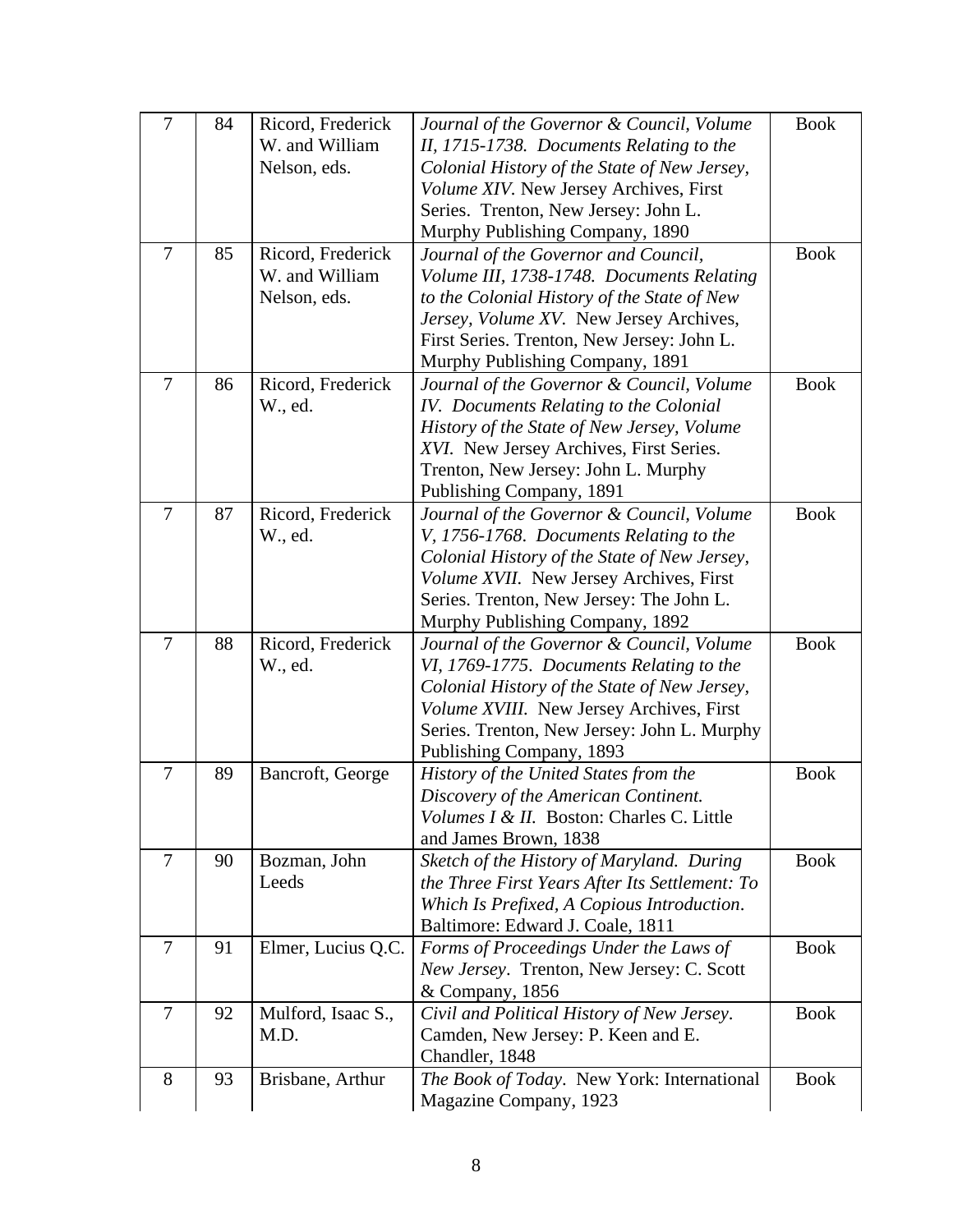| 8 | 94  | Carter, William H., | The Horses of the World: The Development      | <b>Book</b> |
|---|-----|---------------------|-----------------------------------------------|-------------|
|   |     | Major General       | of Man's Companion in War Camp, on            |             |
|   |     |                     | Farm, in the Marts of Trade, and in the Field |             |
|   |     |                     | of Sports. Washington, DC: National           |             |
|   |     |                     | Geographic Society, 1923                      |             |
| 8 | 95  |                     | The Century Illustrated Monthly Magazine,     | Periodical  |
|   |     |                     | Volume LIII. New York: The Century            |             |
|   |     |                     | Company, 1897                                 |             |
| 8 | 96  |                     | The Century Illustrated Monthly Magazine,     | Periodical  |
|   |     |                     | Volume LIX. New York: The Century             |             |
|   |     |                     | Company, 1900                                 |             |
| 8 | 97  | Morris, Lewis,      | The Papers of Governor Lewis Morris.          | <b>Book</b> |
|   |     | Governor            | Collections of the New Jersey Historical      |             |
|   |     |                     | Society, Volume IV, Newark, New Jersey:       |             |
|   |     |                     | New Jersey Historical Society, 1852           |             |
| 8 | 98  | Heusser, Albert H.  | The Forgotten General: Robert Erskine,        | <b>Book</b> |
|   |     |                     | F.R.S. (1735-1780). Paterson, New Jersey:     |             |
|   |     |                     | Benjamin Franklin Press, 1928                 |             |
| 8 | 99  | Walker, Edwin       | A History of Trenton, 1679-1929. Two          | <b>Book</b> |
|   |     | Robert, et al.      | volumes. Princeton, New Jersey: Princeton     |             |
|   |     |                     | University Press, 1929.                       |             |
| 8 | 100 | Crosby, Alexander   | Matawan 1686-1936. Keyport, New Jersey:       | <b>Book</b> |
|   |     | L., ed.             | Brown Publishing and Printing Company,        |             |
|   |     |                     | Inc., 1936                                    |             |
| 8 | 101 |                     | Proceedings of the New Jersey Historical      | <b>Book</b> |
|   |     |                     | Society, Volume I, 1845-1846. Newark, New     |             |
|   |     |                     | Jersey: Office of the Daily Advertiser, 1847  |             |
| 8 | 102 |                     | Proceedings of the New Jersey Historical      | <b>Book</b> |
|   |     |                     | Society, Volume V. Newark, New Jersey:        |             |
|   |     |                     | Daily Advertiser, 1851                        |             |
| 8 | 103 | Gordon, Thomas      | The History of New Jersey, From the           | <b>Book</b> |
|   |     | F.                  | Discovery by Europeans to the Adoption of     |             |
|   |     |                     | the Federal Constitution. Trenton, New        |             |
|   |     |                     | Jersey: Daniel Fenton, 1834                   |             |
| 8 | 104 | Weiss, Harry B.     | An Almanack for Members of the New Jersey     | Pamphlet    |
|   |     |                     | Agricultural Society. Trenton, New Jersey:    |             |
|   |     |                     | New Jersey Agricultural Society, 1948         |             |
| 8 | 105 | Todd, W. Parsons    | Annual Report of the Quincy Mining            | Pamphlet    |
|   |     |                     | Company for the Year 1973. Morristown,        |             |
|   |     |                     | New Jersey: Quincy Mining Company, 1974       |             |
|   |     |                     | [Re copper mine near Hancock, Michigan.]      |             |
| 8 | 106 |                     | Prelude to Revolution: A Commemorative        | Pamphlet    |
|   |     |                     | Program at Kirkpatrick Chapel, Rutgers.       |             |
|   |     |                     | N.p.: New Jersey Bicentennial                 |             |
|   |     |                     | Commission/Middlesex Freeholders, 1974        |             |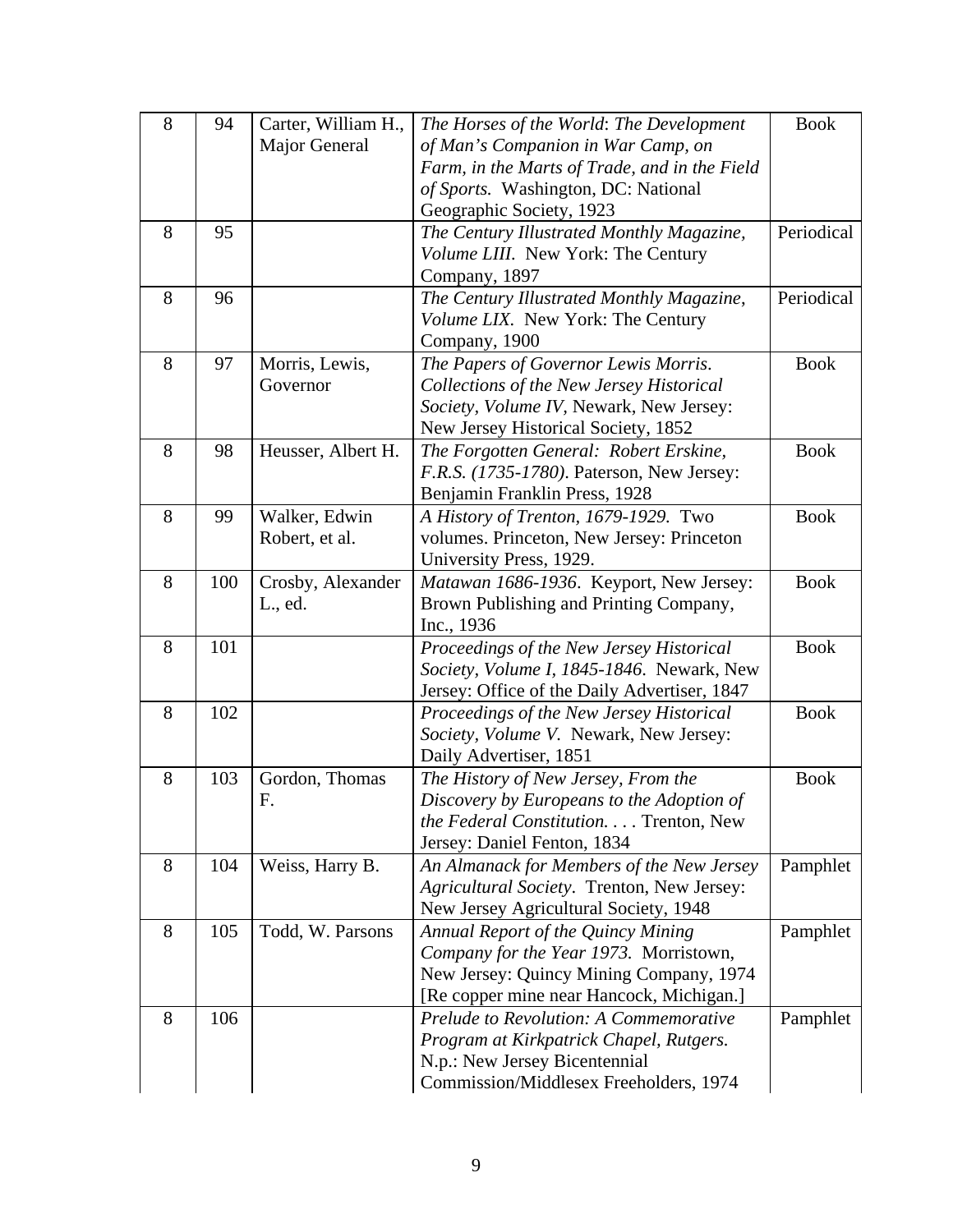| 8 | 107 | Cottrell, Alden T.         | The Deserted Village at Allaire. Trenton,                                        | Pamphlet   |
|---|-----|----------------------------|----------------------------------------------------------------------------------|------------|
|   |     |                            | New Jersey: Trenton Printing Company,                                            |            |
|   |     |                            | 1960.                                                                            |            |
| 8 | 108 |                            | The Decoration and Furnishings at Morven.                                        | Pamphlet   |
|   |     |                            | N.p.: N.p., 1960                                                                 |            |
| 8 | 109 | Gilman, C.                 | Military Surgery in the American Revolution.                                     | Pamphlet   |
|   |     | Malcolm B., MD             | 1960. [Reprint, Journal of the Medical                                           |            |
|   |     |                            | Society of New Jersey.]                                                          |            |
| 8 | 110 | Gilman, C.                 | Molly Pitcher - Mary Ludwig, The Huguenot                                        | Pamphlet   |
|   |     | Malcolm B., MD             | Heroine. Reprint, Proceedings of the                                             |            |
|   |     |                            | National Huguenot Society, Volume 16, 1959                                       |            |
| 8 | 111 | Fullerton, Boyd, et        | The History of the New Jersey Agricultural                                       | Pamphlet   |
|   |     | al.                        | Society, Early Attempts to Form a Society,                                       |            |
|   |     |                            | Proceedings, Fairs, Activities and                                               |            |
|   |     |                            | Accomplishments, 1781-1940. Trenton, New                                         |            |
|   |     |                            | Jersey: New Jersey Agricultural Society,                                         |            |
|   |     |                            | 1947                                                                             |            |
| 8 | 112 | Latschar, John A.          | Prelude to Revolution: The New Brunswick                                         | Pamphlet   |
|   |     |                            | Meeting of July 21, 1774. Middlesex                                              |            |
|   |     |                            | County, New Jersey: Middlesex County                                             |            |
|   |     |                            | Cultural and Heritage Commission, 1974                                           |            |
| 8 | 113 | Zaorski, William           | Monmouth: A Page in History. [Freehold],                                         | Pamphlet   |
|   |     | J., et al.                 | New Jersey: Monmouth County Board of                                             |            |
|   |     |                            | Chosen Freeholders, 1972                                                         |            |
| 8 | 114 | Prince, Carl E.            | The Army at Middlebrook, 1778-1779.                                              | Pamphlet   |
|   |     |                            | Somerset County, New Jersey: Somerset                                            |            |
|   |     |                            | County Historical Society, 1958. [Also titled                                    |            |
|   |     |                            | Middlebrook - The American Eagle's Nest]                                         |            |
| 9 | 115 |                            | The New Jersey Historical Society Annual                                         | Pamphlet   |
|   |     |                            | Report for the Year 1976. Newark, New                                            |            |
|   |     |                            | Jersey: New Jersey Historical Society, 1976.                                     |            |
| 9 | 116 | Lindabury,                 | Proceedings of the New Jersey Historical                                         | Periodical |
|   |     | Richard, V., ed.           | Society, Volume 83, No. 2, April 1965.                                           |            |
|   |     |                            | Edison, New Jersey: New Jersey Historical                                        |            |
| 9 | 117 |                            | Society                                                                          | Periodical |
|   |     | Mahoney, Joseph<br>F., ed. | New Jersey History, Volume 89, Nos. 2, 3, &<br>4. Newark, New Jersey: New Jersey |            |
|   |     |                            | Historical Society, 1971                                                         |            |
| 9 | 118 | Mahoney, Joseph            | New Jersey History, Volumes 90-97.                                               | Periodical |
|   | to  | F., ed.                    | [Complete] Newark, New Jersey: New                                               |            |
|   | 125 |                            | Jersey Historical Society, 1972 -1979                                            |            |
| 9 | 126 | Coin, Gregory, ed.         | New Jersey History, Volumes 98-99.                                               | Periodical |
|   | and |                            | [Complete] Newark, New Jersey: New                                               |            |
|   | 127 |                            | Jersey Historical Society, 1980-1981                                             |            |
|   |     |                            |                                                                                  |            |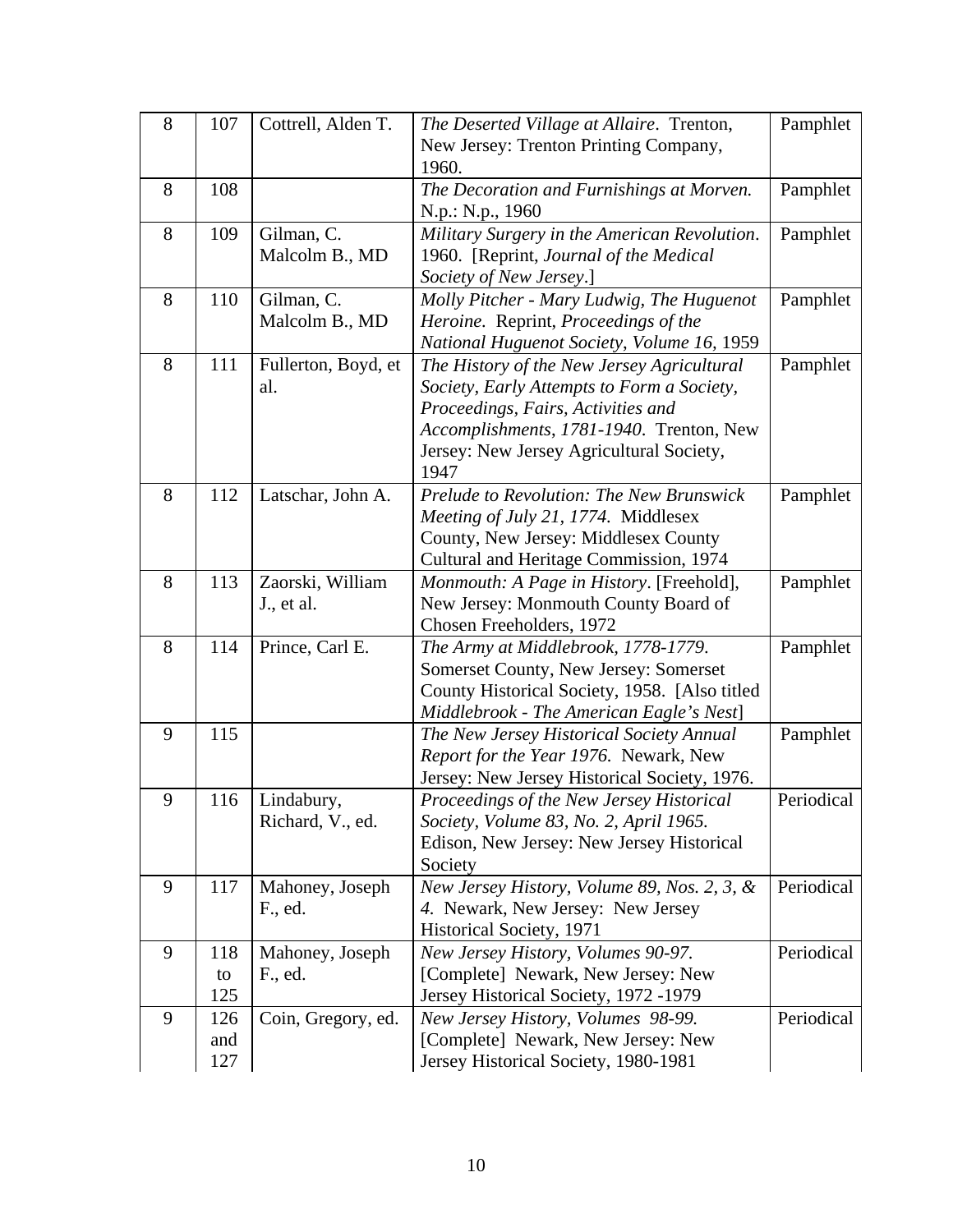| 9  | 128       | Lender, Mark E.,         | New Jersey History, Volumes 100-105.                                           | Periodical  |
|----|-----------|--------------------------|--------------------------------------------------------------------------------|-------------|
|    | to        | ed.                      | [Complete] Newark, New Jersey: New                                             |             |
|    | 133       |                          | Jersey Historical Society, 1982-1987                                           |             |
| 9  | 134       | Lender, Mark E.,         | New Jersey History, Volumes 107-113.                                           | Periodical  |
|    |           | ed.                      | [Complete] Newark, New Jersey: New Jersey                                      |             |
|    |           |                          | Historical Society, 1989-1995                                                  |             |
| 9  | 141       | Grover, Katherine        | New Jersey History, Volume 114,                                                | Periodical  |
|    |           | and Kenneth C.           | Spring/Summer, Fall/Winter 1996. Newark,                                       |             |
|    |           | Myers, eds.              | New Jersey: New Jersey Historical Society,<br>1996                             |             |
| 9  | 142       | Myers, Kenneth           | New Jersey History, Volume 115,                                                | Periodical  |
|    |           | C., ed.                  | Spring/Summer, Fall/Winter 1997. Newark,                                       |             |
|    |           |                          | New Jersey: New Jersey Historical Society,                                     |             |
|    |           |                          | 1997                                                                           |             |
| 9  | 143       | Lindabury,               | New Jersey History, Index to Volume #82.                                       | Periodical  |
|    |           | Richard V., ed.          | Newark, New Jersey: New Jersey Historical                                      |             |
|    |           |                          | Society, 1964                                                                  |             |
| 9  | 144       | Lindabury,               | New Jersey History, Index to Volume #91.                                       | Periodical  |
|    |           | Richard V., ed.          | Newark, New Jersey: New Jersey Historical                                      |             |
|    |           |                          | Society, 1973                                                                  |             |
| 9  | 145       | Lindabury,               | New Jersey History, Index to Volume #92.                                       | Periodical  |
|    |           | Richard V., ed.          | Newark, New Jersey: New Jersey Historical<br>Society, 1974                     |             |
| 9  | 146       | Lindabury,               | New Jersey History, Index to Volumes #93 $\&$                                  | Periodical  |
|    |           | Richard V., ed.          | #94. Newark, New Jersey: New Jersey                                            |             |
|    |           |                          | Historical Society, 1976                                                       |             |
| 9  | 147       | Lindabury,               | New Jersey History, Index to Volume #95.                                       | Periodical  |
|    |           | Richard V., ed.          | Newark, New Jersey: New Jersey Historical                                      |             |
|    |           |                          | Society, 1977                                                                  |             |
| 9  | 148       | Morton, Terry B.,        | Historic Preservation, Volume 26, Nos. 2, 3,                                   | Periodical  |
|    |           | ed.                      | & 4. Summer, Fall and Winter 1974.                                             |             |
|    |           |                          | Washington, D.C.: National Trust for                                           |             |
|    |           |                          | Historic Preservation, 1974                                                    |             |
| 9  | 149       | Morton, Terry B.,<br>ed. | Historic Preservation, Volumes 27-29.<br>[Complete] Washington, D.C.: National | Periodical  |
|    | to<br>151 |                          | Trust for Historic Preservation, 1975-1977                                     |             |
| 9  | 152       | Morton, Terry B.,        | Historic Preservation, Volume 30, Nos. 1, 3                                    | Periodical  |
|    |           | ed.                      | & 4. Spring, Fall, Winter 1974. Washington,                                    |             |
|    |           |                          | D.C.: National Trust for Historic                                              |             |
|    |           |                          | Preservation, 1978                                                             |             |
| 10 | 153       | Beekman, George          | Early Dutch Settlers of Monmouth County,                                       | <b>Book</b> |
|    |           | C.                       | New Jersey. Freehold, New Jersey: Morreau                                      |             |
|    |           |                          | Brothers, 1901 [Compilation of articles                                        |             |
|    |           |                          | written for the Freehold Transcript.]                                          |             |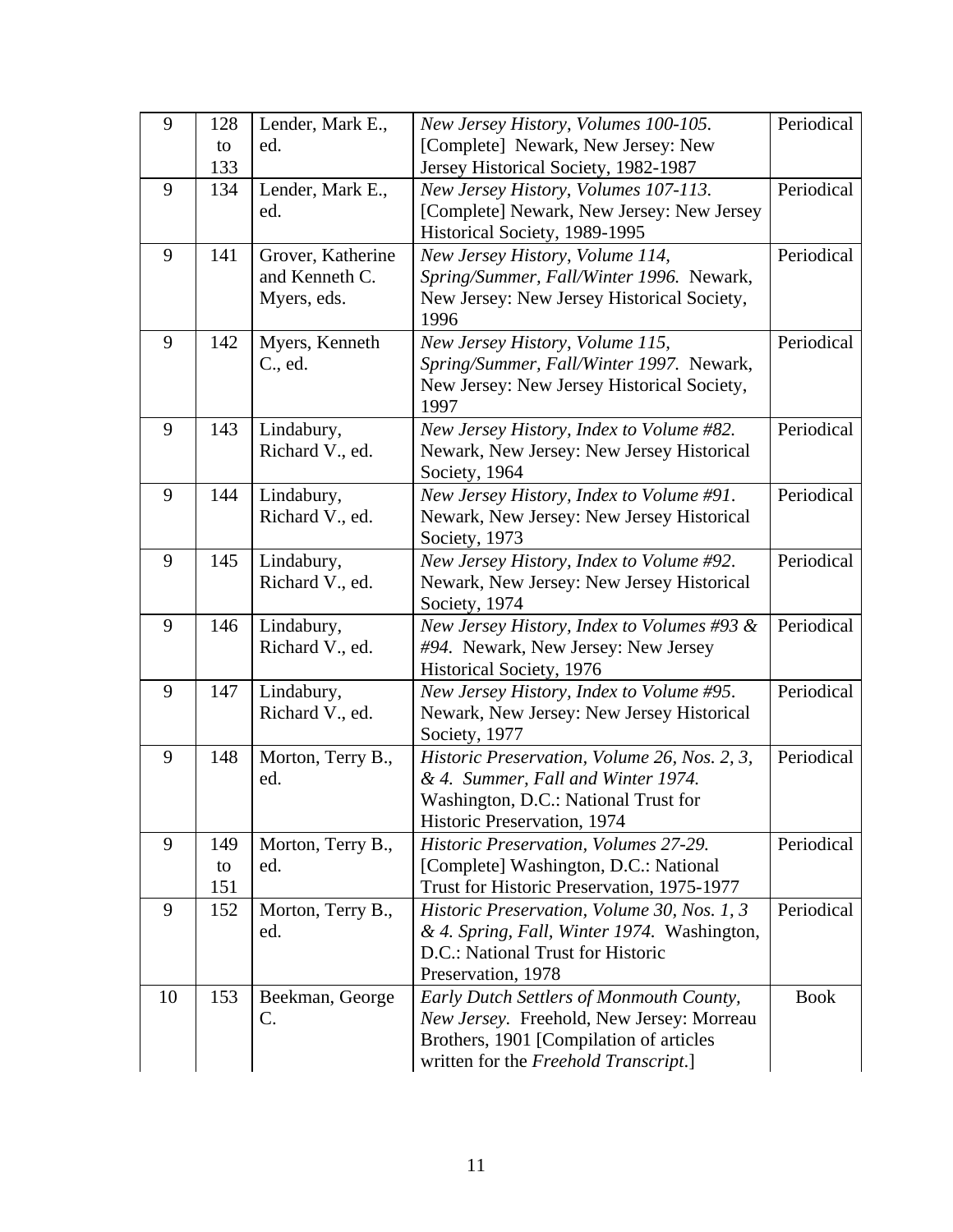| 10 | 154 | Beard, John C.      | Blue Water Views of Old New York Including                                          | <b>Book</b> |
|----|-----|---------------------|-------------------------------------------------------------------------------------|-------------|
|    |     |                     | Long Island and the Jersey Shore. Barre,                                            |             |
|    |     |                     | MA: Scrimshaw Press, 1970                                                           |             |
| 10 | 155 | Boyle, Robert H.    | The Hudson River: A Natural and Unnatural                                           | <b>Book</b> |
|    |     |                     | History. New York: W.W. Norton, 1969                                                |             |
| 10 | 156 | Cook, George H.     | Geology of New Jersey. New Brunswick,                                               | <b>Book</b> |
|    |     |                     | New Jersey: Board of Managers of the State                                          |             |
|    |     |                     | Geological Survey, 1868 (two copies)                                                |             |
| 10 | 157 | Raum, John O.       | The History of New Jersey, from its Earliest<br>Settlement to the Present Time. Two | <b>Book</b> |
|    |     |                     | volumes. Philadelphia: John E. Potter and                                           |             |
|    |     |                     | Company, 1877. [Includes the union of East                                          |             |
|    |     |                     | and West New Jersey, and Indian Tribes.]                                            |             |
| 10 | 158 | Holland, Laurence   | The Literary Heritage of New Jersey.                                                | <b>Book</b> |
|    |     | B., Nathaniel Burt, | Princeton, New Jersey: D. Van Nostrand,                                             |             |
|    |     | and A. Walton Litz  | 1964                                                                                |             |
| 10 | 159 | Mead, Peter B., ed. | The Horticulturist $& Journal of Rural Art &$                                       | Periodical  |
|    |     |                     | Rural Taste, Volume 17. New York: Mead &                                            |             |
|    |     |                     | Woodward, 1862                                                                      |             |
| 10 | 160 | Jamison, Wallace    | Religion in New Jersey: A Brief History.                                            | <b>Book</b> |
|    |     | N.                  | New Jersey Historical Series, Volume 13.                                            |             |
|    |     |                     | Princeton, New Jersey: Van Nostrand, 1964                                           |             |
| 10 | 161 | Woolman, John       | The Journal of John Woolman. Boston and                                             | <b>Book</b> |
|    |     |                     | New York: Houghton Mifflin, 1909.                                                   |             |
|    |     |                     | [Introduction by John G. Whittier.                                                  |             |
|    |     |                     | Woolman's journal from 1720 to 1722.]                                               |             |
| 10 | 162 |                     | Scribner's Magazine, Volume VII, January-                                           | Periodical  |
|    |     |                     | June 1890. New York: Charles Scribner's                                             |             |
|    |     |                     | Sons, 1890                                                                          |             |
| 10 | 163 | Sim, Mary B.        | Commercial Canning in New Jersey: History                                           | <b>Book</b> |
|    |     |                     | and Early Development. Trenton, New                                                 |             |
|    |     |                     | Jersey: New Jersey Agricultural Society,<br>1951                                    |             |
| 10 | 164 | Warren, George      | The Outdoor Heritage of New Jersey.                                                 | <b>Book</b> |
|    |     | C., Jr.             | Trenton, New Jersey: New Jersey Fish and                                            |             |
|    |     |                     | Game Commission, 1937                                                               |             |
| 10 | 165 | Weslager, C.A.      | The Log Cabin in America: From Pioneer                                              | <b>Book</b> |
|    |     |                     | Days to the Present. New Brunswick, New                                             |             |
|    |     |                     | Jersey: Rutgers University Press, 1969                                              |             |
| 10 | 166 | Widmer, Kemble      | The Geology & Geography of New Jersey.                                              | <b>Book</b> |
|    |     |                     | Princeton, New Jersey: D. Van Nostrand,                                             |             |
|    |     |                     | 1964                                                                                |             |
| 10 | 167 | Wildman, Edward     | Penn's Woods, 1682-1932. N.p.: Author,                                              | <b>Book</b> |
|    |     | Ε.                  | 1944 [Re giant old trees in New Jersey,                                             |             |
|    |     |                     | Pennsylvania, Maryland, and Delaware.]                                              |             |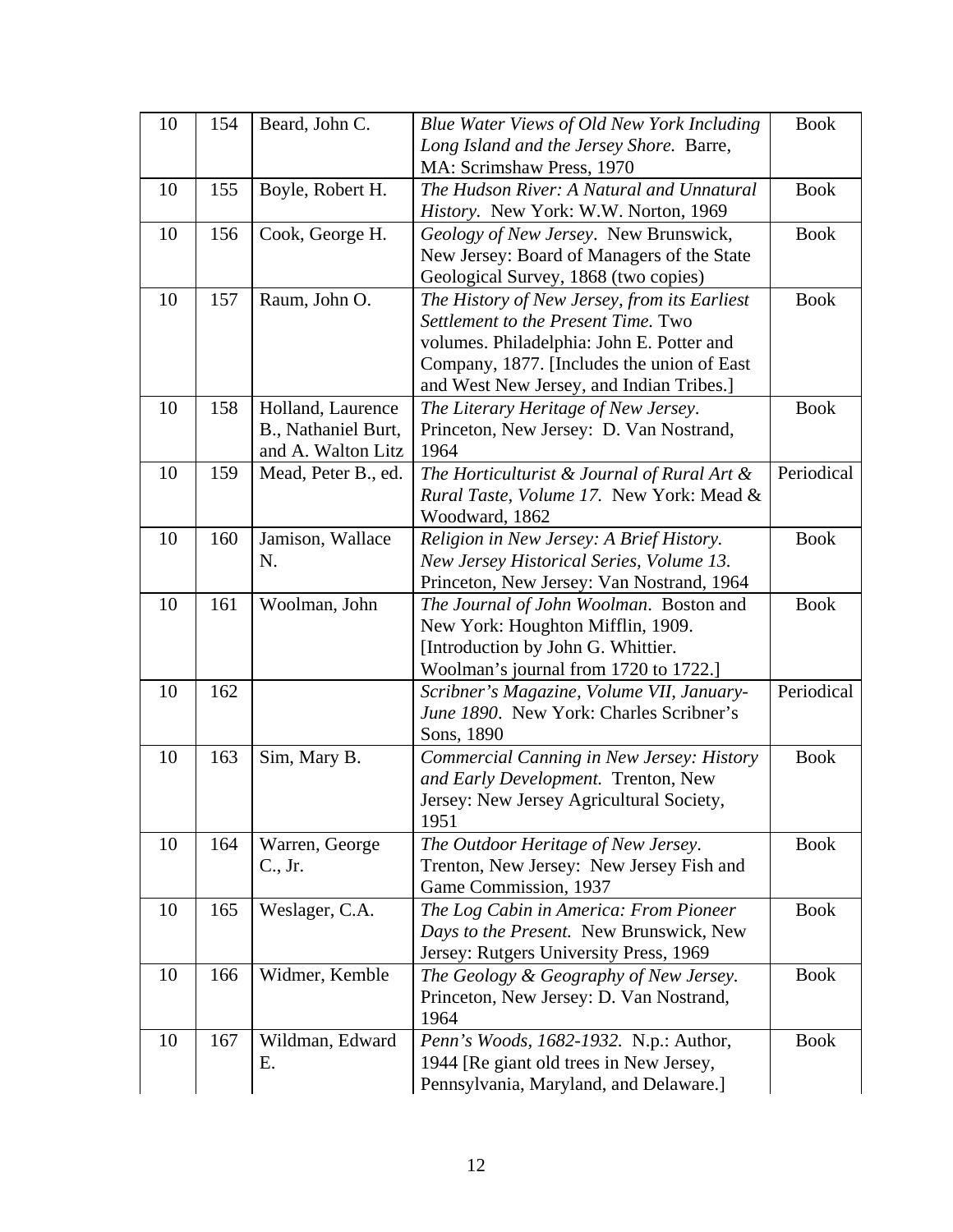| 10 | 168 | Cunningham, John   | Capsules of New Jersey History. Trenton,      | Pamphlet    |
|----|-----|--------------------|-----------------------------------------------|-------------|
|    |     | T.                 | New Jersey: New Jersey Manufacturers          |             |
|    |     |                    | Insurance Company, 1974                       |             |
| 10 | 169 | Matthews, Prich    | Delaware Valley: Historic Guidebook.          | Pamphlet    |
|    |     |                    | Whitehouse Station, New Jersey:               |             |
|    |     |                    | Shampanore Publishing Company, 1965           |             |
| 11 | 170 | Frost, John        | Select Works of the British Poets from        | <b>Book</b> |
|    |     |                    | Falconer to Sir Walter Scott                  |             |
|    |     |                    | Philadelphia: Thomas Wardle, 1838             |             |
| 11 | 171 | Langhorne, John    | Plutarch's Lives, Translated from the         | <b>Book</b> |
|    |     | and William        | Original Greek with Notes, Critical and       |             |
|    |     | Langhorne          | Historical, and a Life of Plutarch. 1864      |             |
| 11 | 172 | Lincoln, Robert W. | Lives of the Presidents of the United States  | <b>Book</b> |
|    |     |                    | with Biographical Notices of the Signers of   |             |
|    |     |                    | the Declaration. New York: H. Wright          |             |
|    |     |                    | & Company, 1838                               |             |
| 11 | 173 | McCabe, James D.   | The Life and Public Services of Gen. James    | <b>Book</b> |
|    |     |                    | A. Garfield. Philadelphia: P.W. Ziegler       |             |
|    |     |                    | & Company, 1881                               |             |
| 11 | 174 | Moore, Thomas      | The Poetical Works of Thomas Moore,           | <b>Book</b> |
|    |     | and J.W. Lake      | Including His Melodies, Ballads, etc.         |             |
|    |     |                    | Complete in One Volume. Philadelphia: J.      |             |
|    |     |                    | Crissy, 1841                                  |             |
| 11 | 175 | Seward, William    | Life and Public Services of John Quincy       | <b>Book</b> |
|    |     | H.                 | Adams, Sixth President of the United States,  |             |
|    |     |                    | with the Eulogy Delivered. New York:          |             |
|    |     |                    | Miller, Orton & Mulligan, 1856                |             |
| 11 | 176 | Taylor, Fitch W.   | A Voyage Around the World in the U.S.         | <b>Book</b> |
|    |     |                    | Frigate Columbia; Attended by her Consort     |             |
|    |     |                    | the Sloop of War John Adams, and Bearing      |             |
|    |     |                    | the Broad Pennant of Commodore George C.      |             |
|    |     |                    | Read. Two volumes. New Haven,                 |             |
|    |     |                    | Connecticut: H. Mansfield, 1842               |             |
| 11 | 177 | Whitehead, John    | The Judicial and Civil History of New Jersey. | <b>Book</b> |
|    |     |                    | Morristown, New Jersey: The Boston History    |             |
|    |     |                    | Company, 1897                                 |             |
| 11 | 178 | Seward, Olive, ed. | William H. Seward's Travels Around the        | <b>Book</b> |
|    |     |                    | World. New York: D. Appleton and              |             |
|    |     |                    | Company, 1873                                 |             |
| 11 | 179 | Byron, Lord and    | The Works of Lord Byron in Verse and          | <b>Book</b> |
|    |     | <b>Fritz Green</b> | Prose. Includes his letters, journals, etc.   |             |
|    |     | Halleck, Esq.      | With a Sketch of his Life. New York: Alex     |             |
|    |     |                    | <b>B.</b> Blake, 1845                         |             |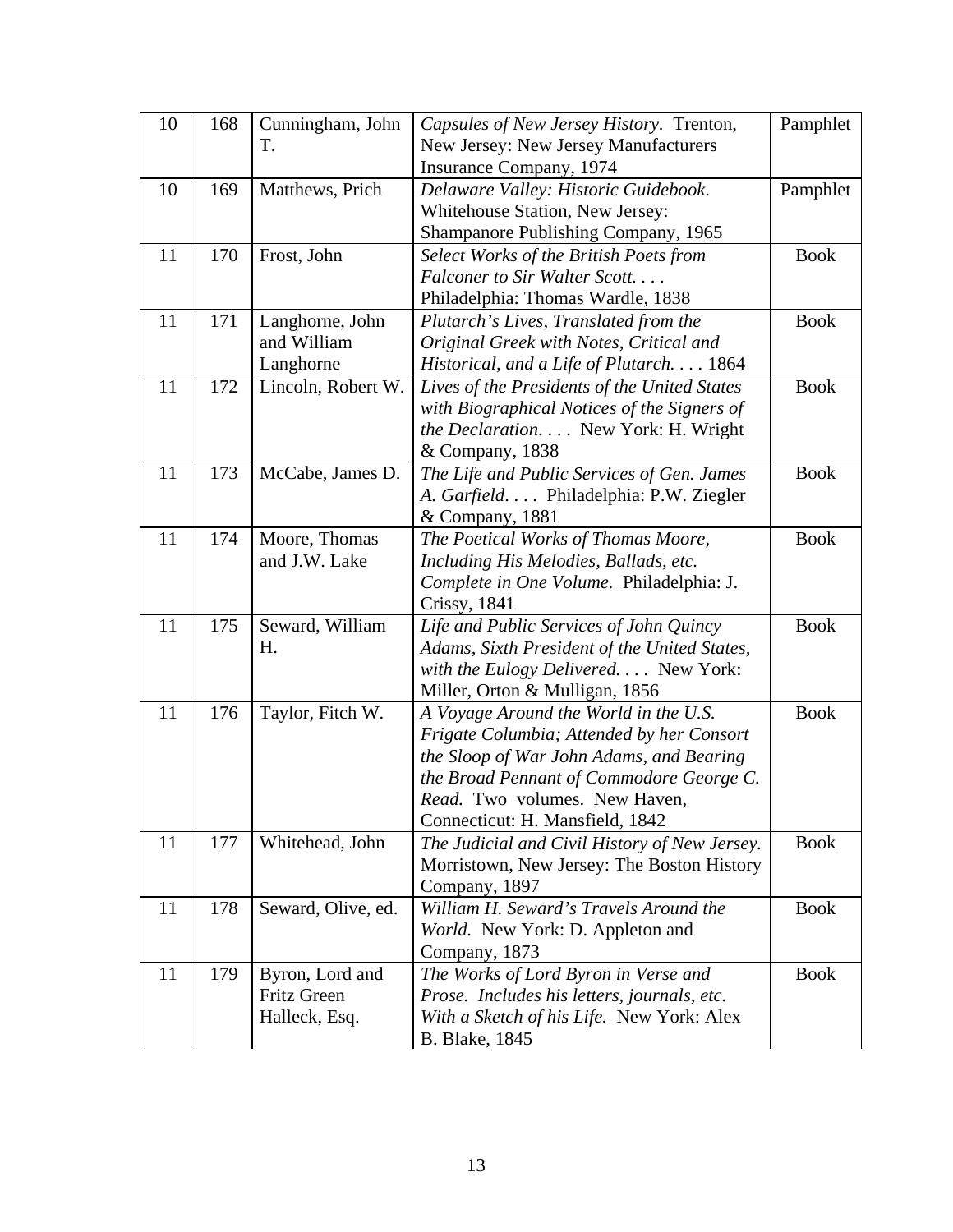| 12 | 180 |                                          | The Addresses and Messages of the<br>Presidents of the United States from 1782-<br>1839 New York: McClean & Taylor,                                                                                          | <b>Book</b> |
|----|-----|------------------------------------------|--------------------------------------------------------------------------------------------------------------------------------------------------------------------------------------------------------------|-------------|
| 12 | 181 | Graham, G.R., ed.,<br>et al.             | 1839<br>Graham's American Monthly Magazine of<br>Literature and Art, Embellished with<br>Mezzotint and Steel Engravings                                                                                      | <b>Book</b> |
|    |     |                                          | Philadelphia: Samuel D. Patterson &<br>Company, 1849                                                                                                                                                         |             |
| 12 | 182 |                                          | The Knickerbocker or New-York Monthly<br>Magazine, Volume XLI. New York: S.<br>Hueston, 1853                                                                                                                 | <b>Book</b> |
| 12 | 183 | Peterson, Charles                        | The Old Stone Mansion. Philadelphia: T.B.<br>Peterson and Brothers, 1859 [Novel]                                                                                                                             | <b>Book</b> |
| 12 | 184 | Browning,<br><b>Elizabeth Barrett</b>    | The Poetical Works of Elizabeth Barrett<br>Browning. New York: Thomas Y. Crowell<br>& Company, 1882                                                                                                          | <b>Book</b> |
| 12 | 185 | Raymond, Henry J.                        | The Life and Public Services of Abraham<br>Lincoln, Sixteenth President of the United<br>States, Together with His State Papers. New<br>York: Derby and Miller, 1865                                         | <b>Book</b> |
| 12 | 186 | Riley, James                             | An Authentic Narrative of the Loss of the<br>American Brig Commerce, Wrecked on the<br>Western Coast of Africa Hartford,<br>Connecticut: Silus Andrus, 1828                                                  | <b>Book</b> |
| 12 | 187 | Story, Joseph                            | Commentaries on the Constitution of the<br>United States with a Preliminary Review of<br>the Constitutional History Boston:<br>Hilliard, Gray, and Company, 1833                                             | <b>Book</b> |
| 12 | 188 | Tarbell, Ida M.                          | The Life of Abraham Lincoln, Drawn from<br><b>Original Sources and Containing Many</b><br>Speeches, Letters, and Telegrams, Hitherto<br>Unpublished Four Volumes. New<br>York: Lincoln History Society, 1902 | <b>Book</b> |
| 12 | 189 | Rusling,<br><b>Companion James</b><br>F. | Abraham Lincoln and His Religious Faith.<br>N.p.: Commandery of the State of<br>Pennsylvania, 1915                                                                                                           | Pamphlet    |
| 13 | 190 | Tholl, Claire K.,<br>ed.                 | Bergen County History. 1970 Annual. River<br>Edge, New Jersey: Bergen County Historical<br>Society, 1970                                                                                                     | <b>Book</b> |
| 13 | 191 | Lee, Francis<br><b>Bazley</b>            | Genealogical & Personal Memorial of<br>Mercer County, New Jersey. Two volumes.<br>Lewis Publishing Company, 1907                                                                                             | <b>Book</b> |
| 13 | 192 | Van Horn, J.H.,<br>Compiler              | Historic Somerset. New Brunswick, New<br>Jersey: Somerset County Historical Society,<br>1965 [two copies]                                                                                                    | <b>Book</b> |